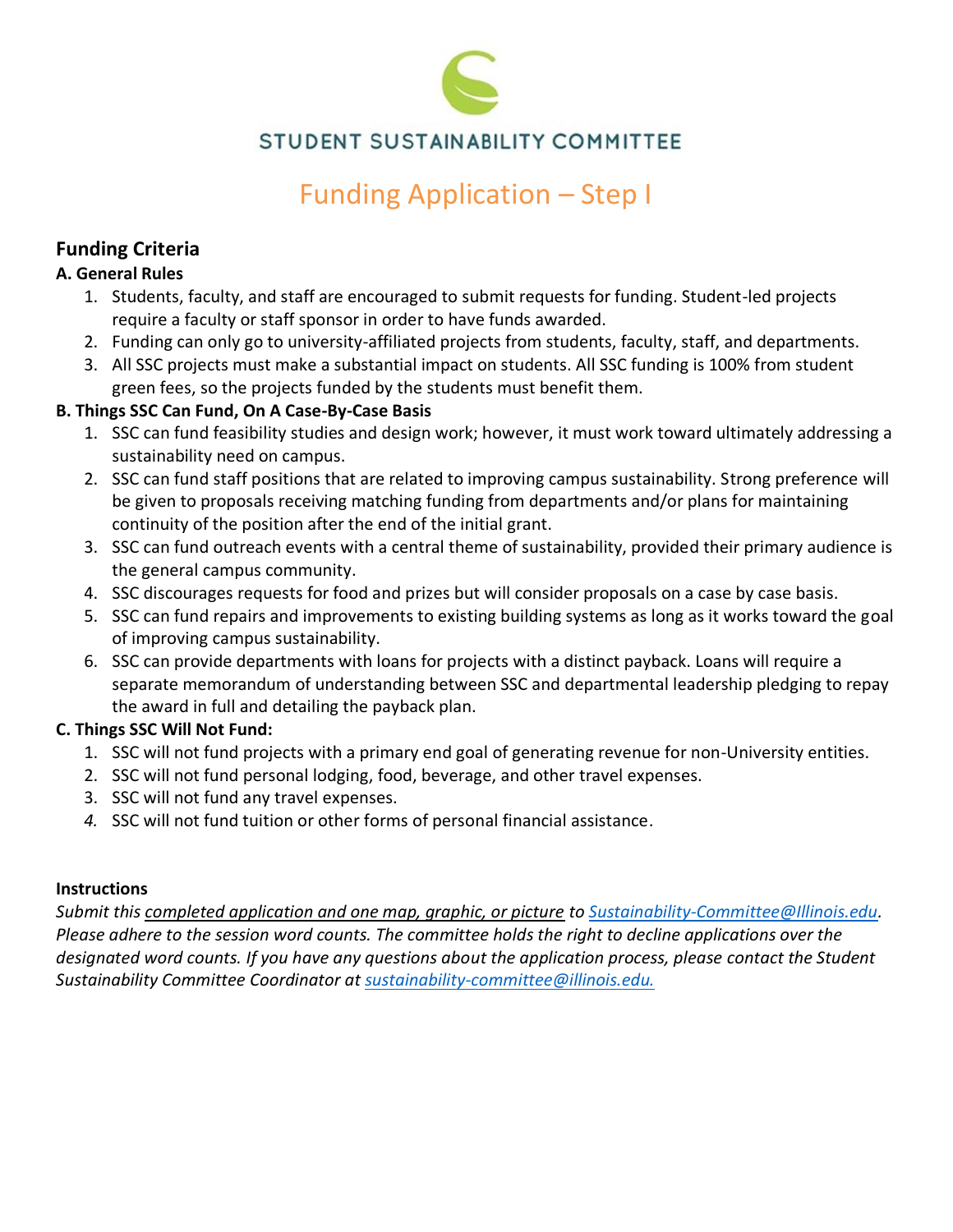## **Project Name: Campus Landscape Performance Monitoring and Reporting System.**

**Total Amount Requested from SSC:** \$95,000 *[Approx. Cost of 4 Air quality Sensors and 4 Storm Water Sensors & operations for 3 years]*

**Primary Project Leader Name & Email:** Prof. Brian Deal, deal@illinois.edu

#### **Project Abstract:** In less than 100 words, briefly describe your project.

Engagement, Education, Reporting Progress, Energy and Research opportunity are among the major themes highlighted in the iCAP. As the campus advances towards achieving the iCAP goals there is uncertainty as to how campus is engagement in many of the project. This project is aimed at establishing monitoring systems at four locations within the campus to implement a monitoring and reporting system that allows stakeholders to monitor impacts and changes in the campus landscapes.

The goal of this project is to 1) To connect Students to iCAP by allowing them to realize the positive impacts of projects that have been implemented so far as part of iCAP on the campus. 2)Allow campus community to understand the seasonal and scaled variations on the air quality and stormwater in campus. 3) Explore possibilities to install a pilot sensor for monitoring stormwater flows to establish a system of smart landscapes on campus 4) Augment the existing efforts to implement sustainability projects in campus by establishing an impact monitoring system 5) Provide a long term tool to record and monitor the impact of iCAP and other projects on campus sustainability. 4) Develop datasets for furthering visualizations and educational research.

|                            | <b>Education</b> | <b>Energy</b> |  | Food & Waste Land & Water Transportation |
|----------------------------|------------------|---------------|--|------------------------------------------|
| Project<br><b>Category</b> |                  |               |  |                                          |

#### **Project Team Member List** (student projects must include their faculty/staff advisor's information)

| <b>Name</b>               | . .<br><b>RSO/Department</b>   | <b>Email Address</b>  |
|---------------------------|--------------------------------|-----------------------|
| <b>Brian Deal</b>         | Department of Landscape        | deal@illinois.edu     |
| [Faculty]                 | Architecture                   |                       |
| <b>Moazam Iqbal Hakim</b> | Illinois Informatics Institute | mihakim2@illinois.edu |
| [PhD Student]             | (Department of Information     |                       |
|                           | Sciences)                      |                       |
|                           |                                |                       |
|                           |                                |                       |
|                           |                                |                       |
|                           |                                |                       |

| <b>Questions</b>                                                                          | Yes | No |
|-------------------------------------------------------------------------------------------|-----|----|
| Is this a student-led project?                                                            |     |    |
| If applicable, have you received approval from Facilities & Services and/or site manager? |     |    |
| Do you have a plan for ongoing funding beyond SSC? (SSC cannot guarantee ongoing          |     |    |
| financial support)                                                                        |     |    |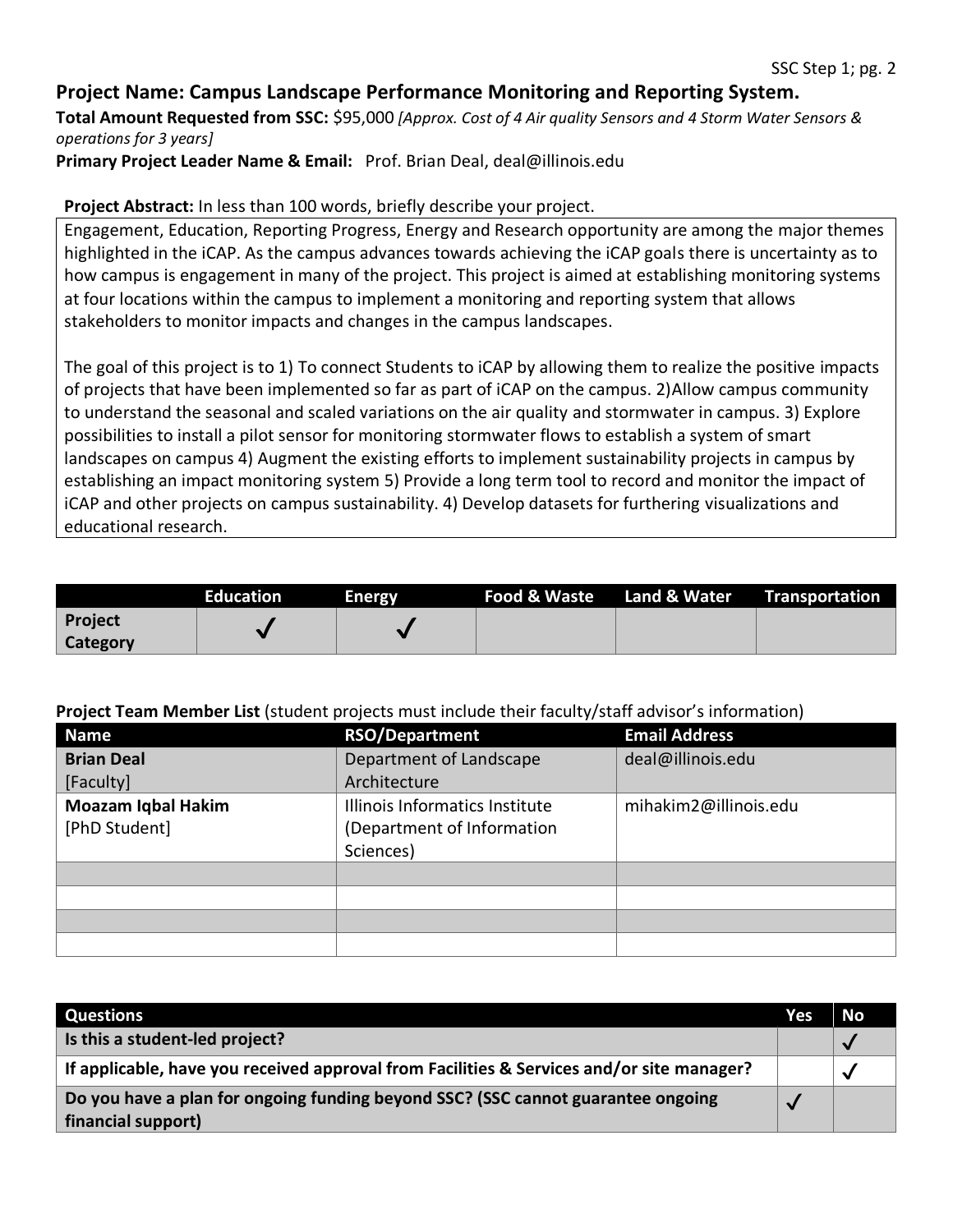| Beyond SSC, do you have sources contributing funding or support (ex. staff time, external<br>grants, etc.) to this project? |  |  |
|-----------------------------------------------------------------------------------------------------------------------------|--|--|
| Have you applied for SSC funding previously?                                                                                |  |  |

#### **Project Timeline**

SSC funding agreements remain active for two years. Please list your project's timeline and/or milestones.

- December 2020 Finalization of installation sites and obtaining Approvals and Support letters from F&S
- January 2021 Procurement of Sensors and begin Installation.
- March 2021 Complete Sensor placement, installation, and trials.
- April 2021 Check point for preliminary Dashboard.
- May 2021 Final Dashboard layout and Data Reporting live/ Working with technology services to setup airquality.illinois.edu
- July 2021 Campus roll out of the public dashboard and API's for campus wide use. *\*periodic reporting to SSC to be separately followed as per established system.*

#### **Project Description**

In 250 words or less, describe your project. What does your project hope to accomplish? What are your project's deliverables? Bullet points welcome.

- The need for monitoring systems on campus is to encourage students about positive impacts of sustainability and help them realize the outcomes of the hard work they have done in past to help achieve campus goals listed in iCAP.
- Through use of sensors and modeling systems we can allow campus to intelligently manage their wastewater infrastructure that can turn storm water and wastewater into a critical asset instead of a recurring source of carbon emissions. Sensory system that uses artificial intelligence, real-time monitoring and predictive analytics for storm water and wastewater would provide an insight as to how to manage the system to reduce operating cost as well as operational emissions.
- Air quality monitoring system available for general campus community through a public website.
- Establishing a system for monitoring stormwater flows and modelling the outcomes in easy to understand metrics.
- Install 4 sensors that measure and report particulate (PM), NO, NO2, O3, CO, CO2, SO2, temperature, RH, and barometric pressure from three different campus locations at 10-minute intervals. Additionally, work with F&S to identify possibility for installation of stormwater sensors that model stormwater flows within the campus.
- This request for funding covers complete operational costs for the pilot system for initial three years.
- The sensors would be installed at 3 critical locations Main Quad, Arboretum, Parking Lot E-14, and one inside one of the campus buildings. The sensors would be driven by 100% solar energy and connected to servers using inbuilt mobile technology.
- Through customized API's Collaborate with Rokwire project to report live information through the Illinois, Safer Illinois and Rokwire operating system or other campus websites.
- Air quality is an important parameter for monitoring impacts of climate change. Additionally, air borne diseases like COVID-19 have been linked to air quality through multiple research projects.
- This project aims to develop a system for students to know about the current campus air quality and instill in them a sense of belongingness towards campus wellbeing.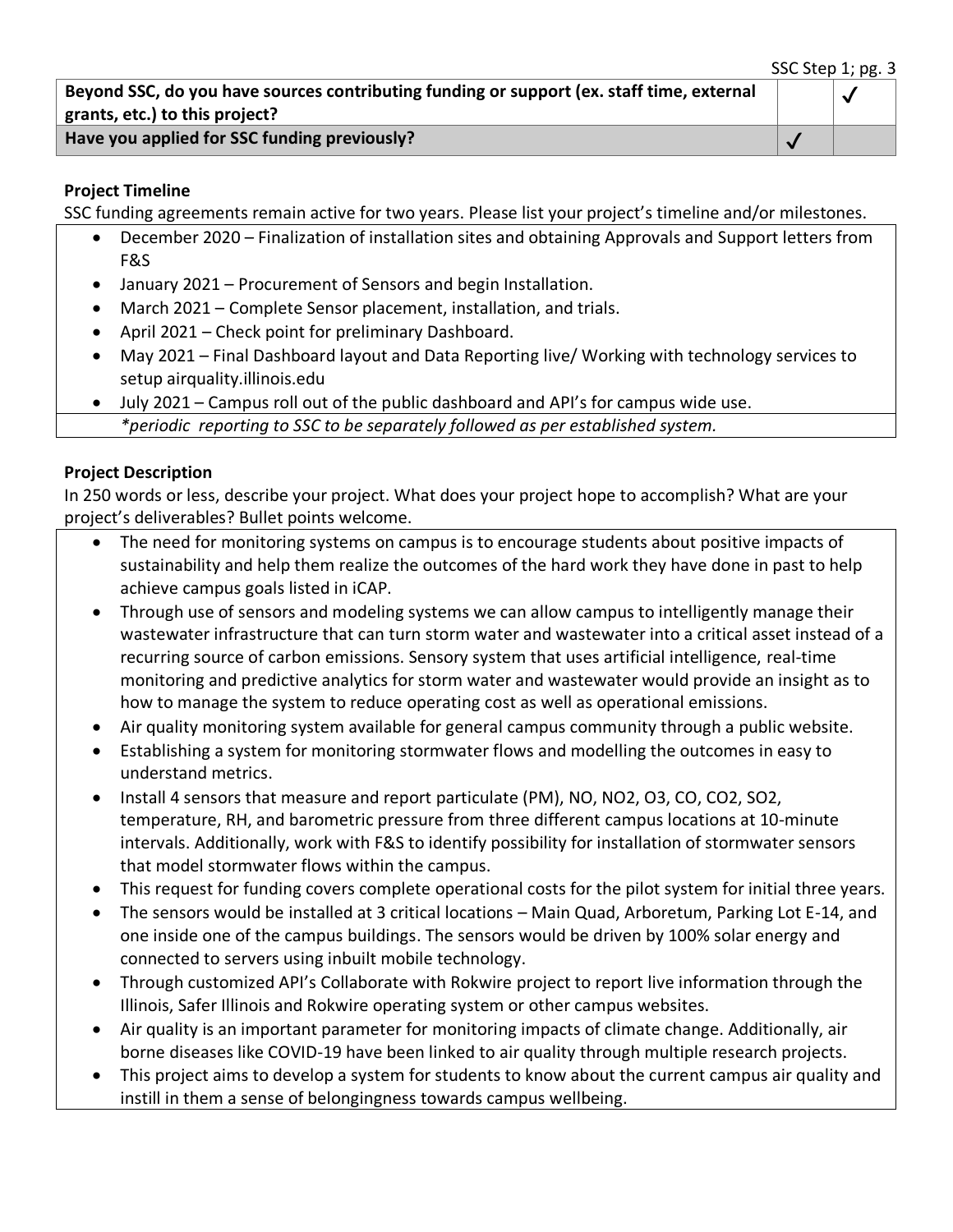• The surge in cultivation of Soybean around Champaign County has degraded the air quality in last decade. This project would result in a secondary benefit to study this impact on our campus community by continuous monitoring of Air Quality parameters.

#### **Environmental Impact**

In 200 words or less, how does your project increase environmental stewardship at UIUC? If applicable, what is the carbon, water, waste, and/or energy savings? Does your project relate to the iCAP? Bullet points welcome.

- One of the critical goals of iCAP is improving the air quality in campus by reducing the carbon footprint. Through this project a reporting system to allow stakeholders (campus community) to realize the impact of reducing use of fossil fuels in the immediate landscape can be established.
- Environmental data for campus community needs to be in an easy to understand format. Through this project our aim is to engage students in the process by allowing them to understand, engage and introspect on their actions that lead to positive or negative impacts on campus landscapes.
- By monitoring stormwater flows at multiple locations, the impact of Green Infrastructure on water systems could be tracked and corrective measures could be taken.
- The environmental impact of this project is through its potential to augment other sustainability related tasks being undertaken in campus by measuring their impact on the air quality in and around campus.
- With a better understanding and scientific reporting system about the quality of air we breathe, stewardship towards a healthy campus environment would be encouraged in the campus community.

#### **Student Impact**

In 200 words or less, how will this project benefit students? How will students be involved with this project? What educational components are in your project? Bullet points welcome.

- The web dashboard to be developed as a deliverable of this project would benefit the campus community at large by allowing them to monitor their surroundings and evaluate the variations within different parts of campus.
- The API's to be developed have the potential to be engaged with other ongoing campus efforts like Rokwire, individual websites or SSC website to report information live for access by students easily.
- Additionally, the data to be collected over a period provides a chance for further studies and analysis to understand the impact of ongoing campus initiatives or changes that are taking place at the regional level.
- Graduate Student Moazam Iqbal Hakim would work on this project throughout its duration and work closely on its implementation and final deliverables. His background in Landscape Architecture and Urban Planning and over two years of experience of working with Smart Energy Design Assistance Center at the University make him a good fit for this project.
- The educational components of this project include- study of air quality parameters, study of impact of air quality at a micro as well as macro scale, stormwater studies and modelling, technological component involving data reporting and visualizations, understanding and inferring environmental